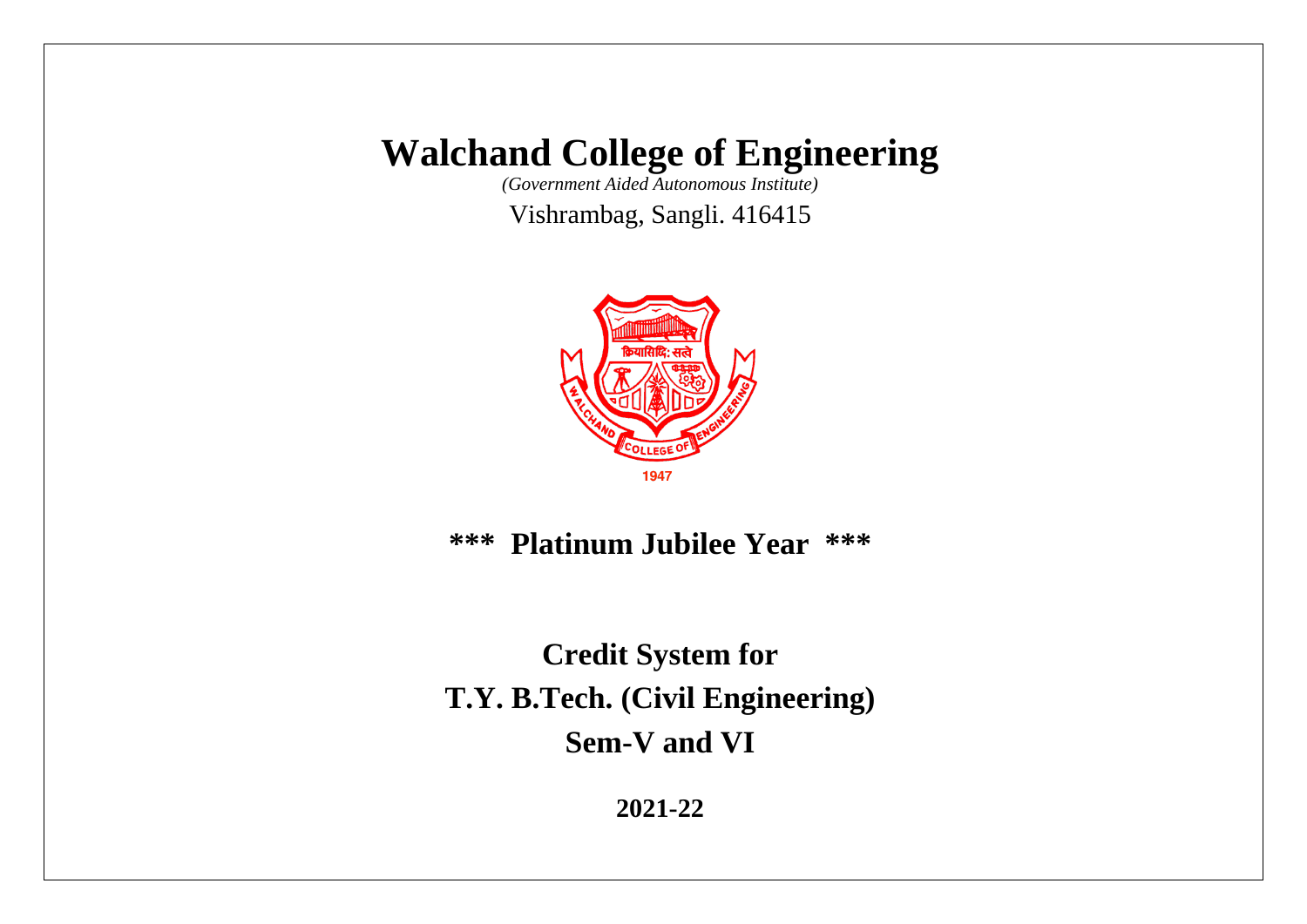

*(Government Aided Autonomous Institute)*

### **Credit System for T.Y. B.Tech. (Civil Engineering) Sem-V AY 2021-22**

| Sr.No.                                  |                                           | <b>Category   Course Code  </b> | <b>Course Name</b>                                                                                |                |                  | ${\bf P}$      |              |                |                | $Hrs$ Cr T1/LA1 T2/LA2 |    | <b>ESE</b> |
|-----------------------------------------|-------------------------------------------|---------------------------------|---------------------------------------------------------------------------------------------------|----------------|------------------|----------------|--------------|----------------|----------------|------------------------|----|------------|
|                                         | <b>Professional Core (Theory)</b>         |                                 |                                                                                                   |                |                  |                |              |                |                |                        |    |            |
|                                         | PC                                        | 5CV301                          | Soil Mechanics                                                                                    | $\overline{2}$ | $\boldsymbol{0}$ | $\Omega$       | $\theta$     | $\overline{2}$ | $\overline{2}$ | 20                     | 20 | 60         |
| $\overline{2}$                          | PC                                        | 5CV302                          | <b>Water Treatment Technology</b>                                                                 | $\overline{2}$ | $\overline{0}$   | $\Omega$       | $\Omega$     | $\overline{2}$ | $\overline{2}$ | 20                     | 20 | 60         |
| 3                                       | PC                                        | 5CV303                          | Design of Steel Structures                                                                        | $\overline{2}$ | $\Omega$         | $\Omega$       |              | $\overline{2}$ | $\overline{2}$ | 20                     | 20 | 60         |
| 4                                       | PC                                        | 5CV304                          | Highway Engineering                                                                               | $\overline{2}$ | $\overline{0}$   | $\Omega$       |              | 2              | $\overline{2}$ | 20                     | 20 | 60         |
|                                         |                                           |                                 | <b>Professional Core (Lab)</b>                                                                    |                |                  |                |              |                |                |                        |    |            |
| 5                                       | PC                                        | 5CV351                          | Water Quality Analysis Lab                                                                        | $\Omega$       | $\overline{0}$   | $\overline{2}$ | $\Omega$     | 2              | -1             | 30                     | 30 | 40         |
| 6                                       | PC                                        | 5CV352                          | Soil Mechanics Lab                                                                                | $\theta$       | $\overline{0}$   | $\overline{2}$ | 0            | $\overline{2}$ |                | 30                     | 30 | 40         |
| 7                                       | PR                                        | 5CV345                          | MIni Project 2: Concrete Technology                                                               | $\Omega$       | $\overline{0}$   | $\overline{2}$ | $\Omega$     | 2              |                | 30                     | 30 | 40         |
| 8                                       | PR                                        | 5CV346                          | Mini Project 3                                                                                    | $\Omega$       | $\overline{0}$   | $\overline{2}$ |              | $\overline{2}$ |                | 30                     | 30 | 40         |
| 9                                       | <b>HS</b>                                 | 5HS301                          | Humanities-1: German Language                                                                     | $\theta$       | $\Omega$         | $\Omega$       | 3            | 3              | 3              | 30                     | 30 | 40         |
|                                         | <b>Professional Elective (Theory)</b>     |                                 |                                                                                                   |                |                  |                |              |                |                |                        |    |            |
| 10                                      | <b>PE</b>                                 | Refer list                      | Elective 1                                                                                        | $\overline{2}$ | $\theta$         | $\Omega$       | $\Omega$     | $\overline{2}$ | $\overline{2}$ | 20                     | 20 | 60         |
|                                         | <b>Open Elective</b>                      |                                 |                                                                                                   |                |                  |                |              |                |                |                        |    |            |
| 11                                      | <b>OE</b>                                 | Refer list                      | Open Elective 1                                                                                   | $\overline{2}$ | $\overline{0}$   | $\Omega$       | $\theta$     | $\overline{2}$ | $\overline{2}$ | 20                     | 20 | 60         |
| 12                                      | <b>OE</b>                                 | Refer list                      | 3<br>$\overline{3}$<br>3<br>20<br>Open Elective 2<br>$\overline{0}$<br>20<br>$\Omega$<br>$\Omega$ |                |                  | 60             |              |                |                |                        |    |            |
|                                         | <b>Value Added Professional Courses #</b> |                                 |                                                                                                   |                |                  |                |              |                |                |                        |    |            |
|                                         | $- -$                                     |                                 |                                                                                                   |                |                  |                |              |                |                |                        |    |            |
| <b>Value Added Life-Skill Courses #</b> |                                           |                                 |                                                                                                   |                |                  |                |              |                |                |                        |    |            |
|                                         |                                           |                                 | --                                                                                                |                |                  |                |              |                |                |                        |    |            |
|                                         |                                           |                                 | <b>Total</b>                                                                                      | 15             | $\boldsymbol{0}$ | 8              | $\mathbf{3}$ | 26             | $\sqrt{22}$    |                        |    |            |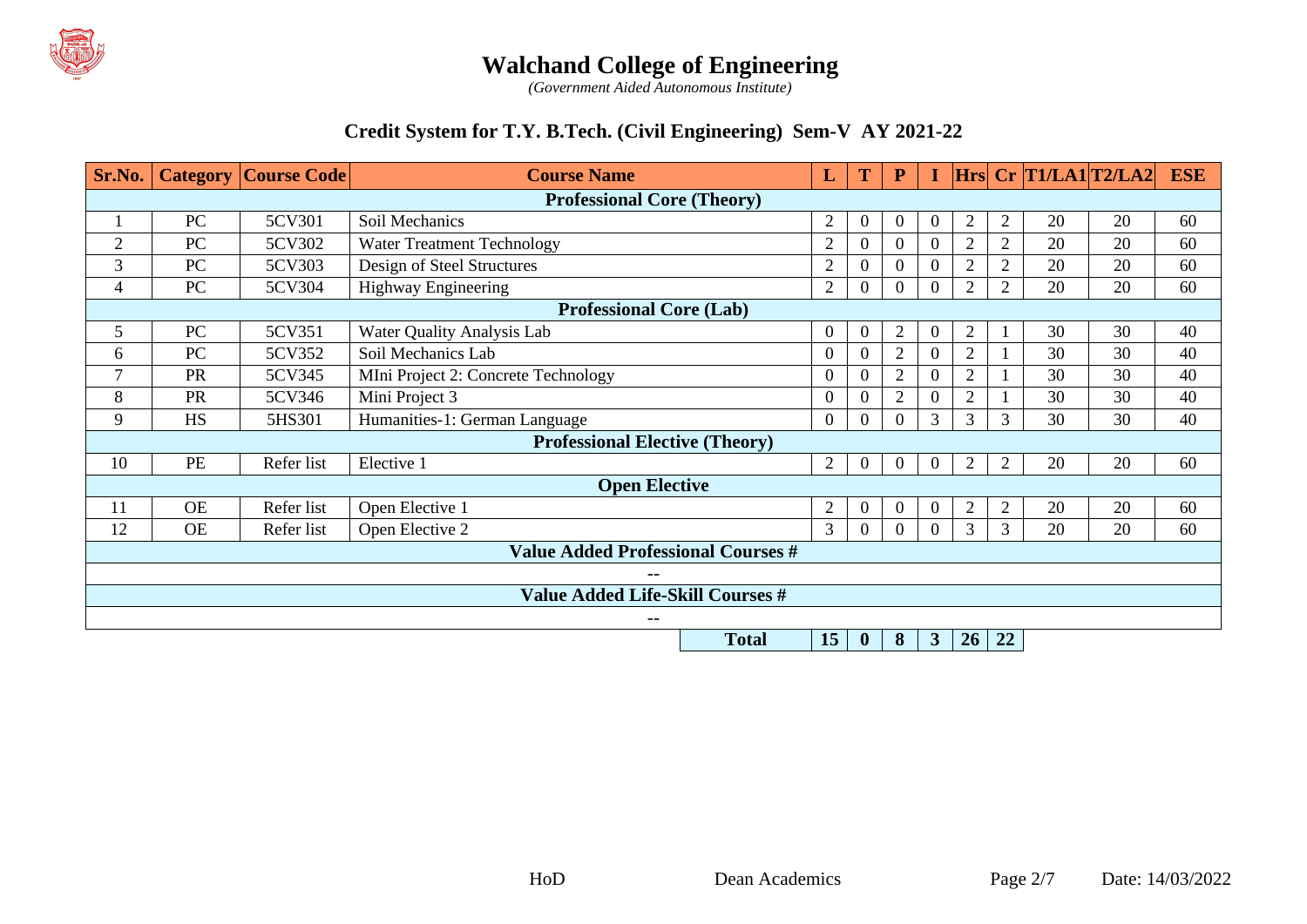

*(Government Aided Autonomous Institute)*

### **Elective Course List for T.Y. B.Tech. (Civil Engineering) Sem-V AY 2021-22**

| Sr.No.            | <b>Track</b>                      | <b>Course Code</b> | <b>Course Name</b>               |  |  |  |
|-------------------|-----------------------------------|--------------------|----------------------------------|--|--|--|
| <b>Elective 1</b> |                                   |                    |                                  |  |  |  |
|                   | <b>Structural Engineering</b>     | 5CV311             | <b>Structural Mechanics</b>      |  |  |  |
| ∠                 | <b>Environmental Engineering</b>  | 5CV312             | <b>Water Distribution System</b> |  |  |  |
|                   | <b>Infrastructure Engineering</b> | 5CV313             | Town and Country Planning        |  |  |  |
| 4                 | <b>Transportation Engineering</b> | 5CV314             | Remote Sensing and GIS           |  |  |  |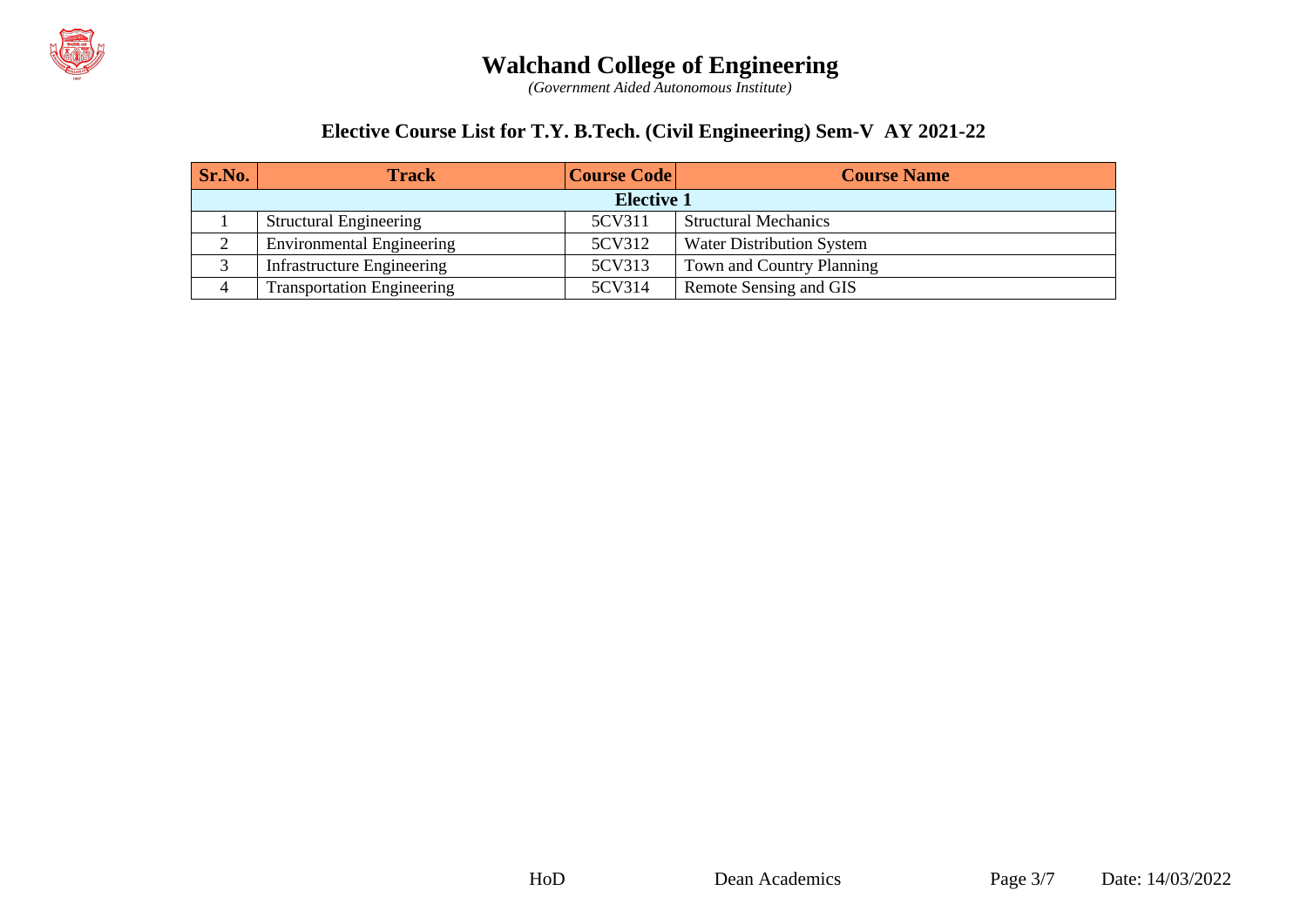

*(Government Aided Autonomous Institute)*

#### **Open Elective Course List for T.Y. B.Tech. (Civil Engineering) Sem-V AY 2021-22**

| Sr.No.                 | <b>Offering Dept   Sem   Course Code  </b> |   |        | <b>Course Name</b>                           |  |  |  |  |  |  |  |
|------------------------|--------------------------------------------|---|--------|----------------------------------------------|--|--|--|--|--|--|--|
|                        | <b>Open Elective 1</b>                     |   |        |                                              |  |  |  |  |  |  |  |
|                        | Mech                                       | 5 | 50E330 | <b>Energy Engineering</b>                    |  |  |  |  |  |  |  |
| $\overline{2}$         | Elect                                      | 5 | 50E343 | <b>Electrical Machine Technology</b>         |  |  |  |  |  |  |  |
| 3                      | Eln.                                       | 5 | 50E356 | Signals and Systems                          |  |  |  |  |  |  |  |
| 4                      | <b>CSE</b>                                 | 5 | 5OE372 | Data Science using Python                    |  |  |  |  |  |  |  |
| 5                      | IT                                         |   | 5OE385 | Joy of Python Programming                    |  |  |  |  |  |  |  |
| <b>Open Elective 2</b> |                                            |   |        |                                              |  |  |  |  |  |  |  |
|                        | Mech                                       | 5 | 5OE329 | Non-conventional Machining Processes         |  |  |  |  |  |  |  |
| $\overline{2}$         | Elect                                      | 5 | 5OE344 | <b>Industrial Instrumentation</b>            |  |  |  |  |  |  |  |
| 3                      | Eln                                        | 5 | 50E357 | Introduction to Electronics system           |  |  |  |  |  |  |  |
| $\overline{4}$         | <b>CSE</b>                                 | 5 | 50E371 | Software Engineering and Database Essentials |  |  |  |  |  |  |  |
| 5                      | IТ                                         |   | 5OE386 | Cloud Computing System                       |  |  |  |  |  |  |  |

#### **Notes:**

For Lab courses: There shall be only internal continuous assessment (LA1, LA2, ESE). LA1 and LA2 together shall be Lab ISE. The ESE is a separate head of passing. For Theory courses: There shall be two tests (T1 and T2) and one ESE. The ESE is a separate head of passing.

# The Value Added Courses are Optional Courses. The mode of teaching (LTPI) is decided by the resource person.

The credits earned from these courses will be shown on grade card. For SGPA and CGPA calculation, these courses will be excluded.

The list of Value added courses will be updated from time to time. The courses may be on paid basis. These courses will be offered as per availability of faculty.

#### **For further details, refer to Academic and Examination rules and regulations.**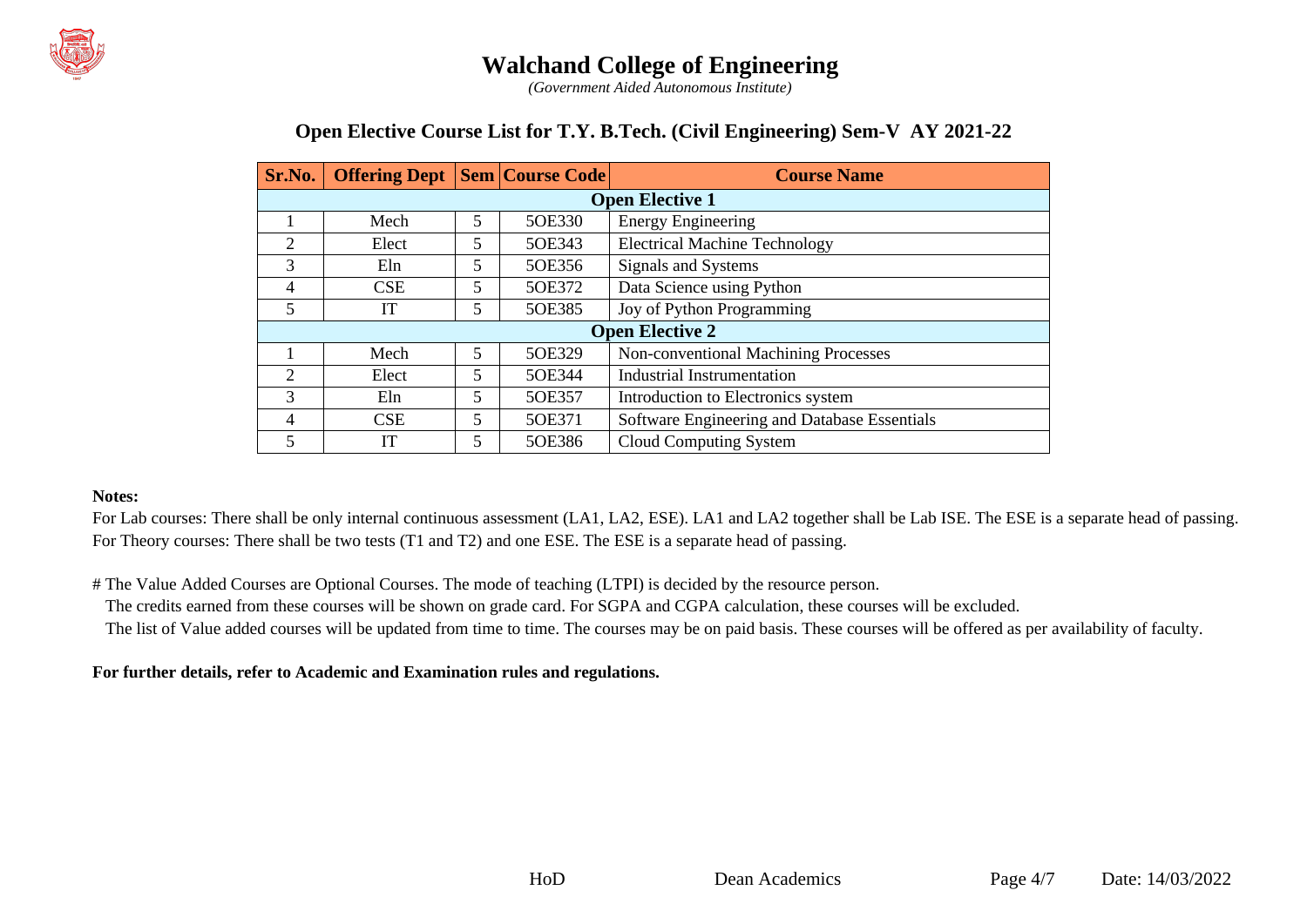

*(Government Aided Autonomous Institute)*

### **Credit System for T.Y. B.Tech. (Civil Engineering) Sem-VI AY 2021-22**

| Sr.No.                                  |                                           | <b>Category   Course Code  </b> | <b>Course Name</b>                                                             |                | T                | P              |                |                |                | $Hrs$ Cr T1/LA1 T2/LA2 |    | <b>ESE</b> |
|-----------------------------------------|-------------------------------------------|---------------------------------|--------------------------------------------------------------------------------|----------------|------------------|----------------|----------------|----------------|----------------|------------------------|----|------------|
|                                         | <b>Professional Core (Theory)</b>         |                                 |                                                                                |                |                  |                |                |                |                |                        |    |            |
|                                         | PC                                        | 5CV321                          | Foundation Engineering                                                         | 2              | $\mathbf{0}$     | 0              | $\Omega$       | 2              | $\overline{2}$ | 20                     | 20 | 60         |
| $\overline{2}$                          | PC                                        | 5CV322                          | Sewerage and Sewage Treatment                                                  | $\overline{2}$ | $\boldsymbol{0}$ | $\theta$       |                | $\overline{2}$ | $\overline{2}$ | 20                     | 20 | 60         |
| 3                                       | PC                                        | 5CV323                          | Design of Concrete Structures                                                  | $\overline{2}$ |                  | $\Omega$       |                | 3              | 3              | 20                     | 20 | 60         |
|                                         |                                           |                                 | <b>Professional Core (Lab)</b>                                                 |                |                  |                |                |                |                |                        |    |            |
| 4                                       | PC                                        | 5CV371                          | Highway Materials and Traffic Engineering Lab                                  | $\theta$       | $\boldsymbol{0}$ | $\overline{2}$ | $\Omega$       | $\overline{2}$ |                | 30                     | 30 | 40         |
| 5                                       | PR                                        | 5CV347                          | Mini Project 4: Civil Engineering Software Application                         |                | $\Omega$         | $\overline{2}$ | $\theta$       | $\overline{2}$ |                | 30                     | 30 | 40         |
| 6                                       | <b>PR</b>                                 | 5CV348                          | Mini-Project 5: Steel Structures Design and Drawings                           |                | $\theta$         | $\overline{2}$ |                |                |                | 30                     | 30 | 40         |
| $\tau$                                  | <b>HS</b>                                 | 5HS302                          | Humanities 2: Human Relations at Work<br>$\Omega$                              |                |                  | $\Omega$       | 3              | 3              | 3              | 30                     | 30 | 40         |
|                                         | <b>Professional Elective (Theory)</b>     |                                 |                                                                                |                |                  |                |                |                |                |                        |    |            |
| 8                                       | PE                                        | Refer list                      | Elective 2                                                                     | $\overline{2}$ | $\boldsymbol{0}$ | $\theta$       | $\overline{0}$ | 2              | $\overline{2}$ | 20                     | 20 | 60         |
|                                         | <b>Professional Elective (Lab)</b>        |                                 |                                                                                |                |                  |                |                |                |                |                        |    |            |
| 9                                       | PE                                        | Refer list                      | Elective 3 Lab                                                                 |                | $\Omega$         | $\overline{2}$ | $\Omega$       | 2              |                | 30                     | 30 | 40         |
|                                         |                                           |                                 | <b>Open Elective</b>                                                           |                |                  |                |                |                |                |                        |    |            |
| 10                                      | <b>OE</b>                                 | Refer list                      | Open Elective 3                                                                | $\overline{2}$ | $\Omega$         |                | $\Omega$       | $\overline{2}$ | $\overline{2}$ | 20                     | 20 | 60         |
| 11                                      | <b>OE</b>                                 | Refer list                      | 3<br>3<br>3<br>20<br>Open Elective 4<br>20<br>$\Omega$<br>$\Omega$<br>$\Omega$ |                | 60               |                |                |                |                |                        |    |            |
|                                         | <b>Value Added Professional Courses #</b> |                                 |                                                                                |                |                  |                |                |                |                |                        |    |            |
|                                         |                                           |                                 |                                                                                |                |                  |                |                |                |                |                        |    |            |
| <b>Value Added Life-Skill Courses #</b> |                                           |                                 |                                                                                |                |                  |                |                |                |                |                        |    |            |
|                                         |                                           |                                 | --                                                                             |                |                  |                |                |                |                |                        |    |            |
|                                         |                                           |                                 | <b>Total</b>                                                                   | 13             | л                | 8              | 3              | 25             | 21             |                        |    |            |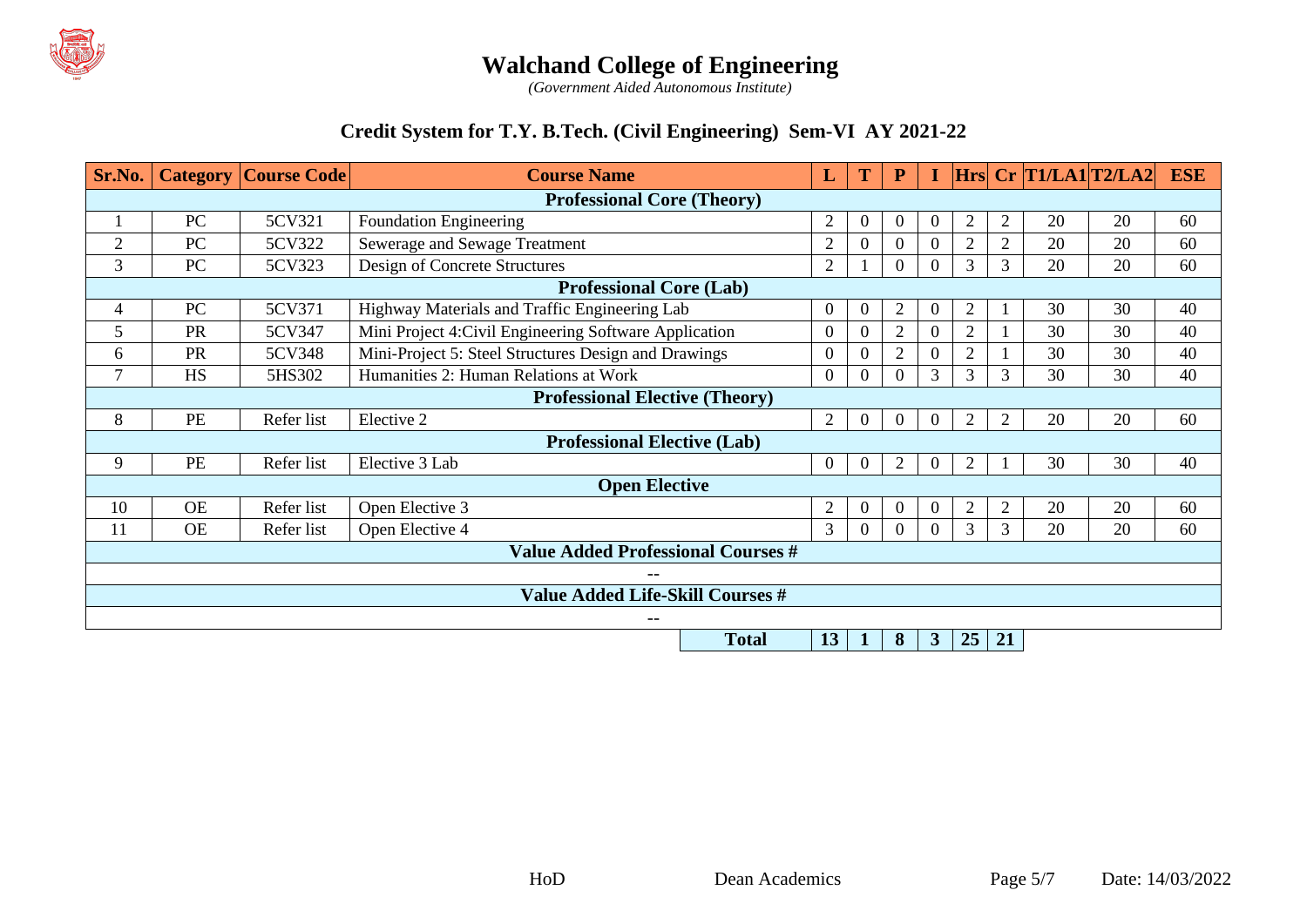

*(Government Aided Autonomous Institute)*

### **Elective Course List for T.Y. B.Tech. (Civil Engineering) Sem-VI AY 2021-22**

| Sr.No.            | <b>Track</b>                      | <b>Course Code</b> | <b>Course Name</b>                       |  |  |  |  |  |
|-------------------|-----------------------------------|--------------------|------------------------------------------|--|--|--|--|--|
| <b>Elective 2</b> |                                   |                    |                                          |  |  |  |  |  |
|                   | <b>Structural Engineering</b>     | 5CV331             | <b>Advanced Concrete Technology</b>      |  |  |  |  |  |
| 2                 | <b>Structural Engineering</b>     | 5CV332             | <b>Earthquake Engineering</b>            |  |  |  |  |  |
| 3                 | <b>Environmental Engineering</b>  | 5CV333             | Municipal Solid Waste Management         |  |  |  |  |  |
| 4                 | <b>Environmental Engineering</b>  | 5CV334             | Hazardous Waste Management               |  |  |  |  |  |
| 5                 | <b>Infrastructure Engineering</b> | 5CV335             | Design of Hydraulic Structure            |  |  |  |  |  |
| 6                 | <b>Infrastructure Engineering</b> | 5CV336             | <b>Advanced Surveying</b>                |  |  |  |  |  |
|                   | <b>Elective 3 Lab</b>             |                    |                                          |  |  |  |  |  |
|                   | <b>Structural Engineering</b>     | 5CV372             | <b>Advanced Concrete Technology</b>      |  |  |  |  |  |
| 2                 | <b>Structural Engineering</b>     | 5CV373             | <b>Earthquake Engineering</b>            |  |  |  |  |  |
| 3                 | <b>Environmental Engineering</b>  | 5CV374             | Municipal Solid Waste Management         |  |  |  |  |  |
| 4                 | <b>Environmental Engineering</b>  | 5CV375             | Hazardous Waste Management               |  |  |  |  |  |
| 5                 | <b>Infrastructure Engineering</b> | 5CV376             | Design of Hydraulic Structure            |  |  |  |  |  |
| 6                 | <b>Infrastructure Engineering</b> | 5CV377             | <b>Advanced Surveying</b>                |  |  |  |  |  |
| 7                 | <b>Infrastructure Engineering</b> | 5CV378             | Foundation Engineering Laboratory        |  |  |  |  |  |
| 8                 | <b>Environmental Engineering</b>  | 5CV379             | Sewerage and Sewage Treatment Laboratory |  |  |  |  |  |